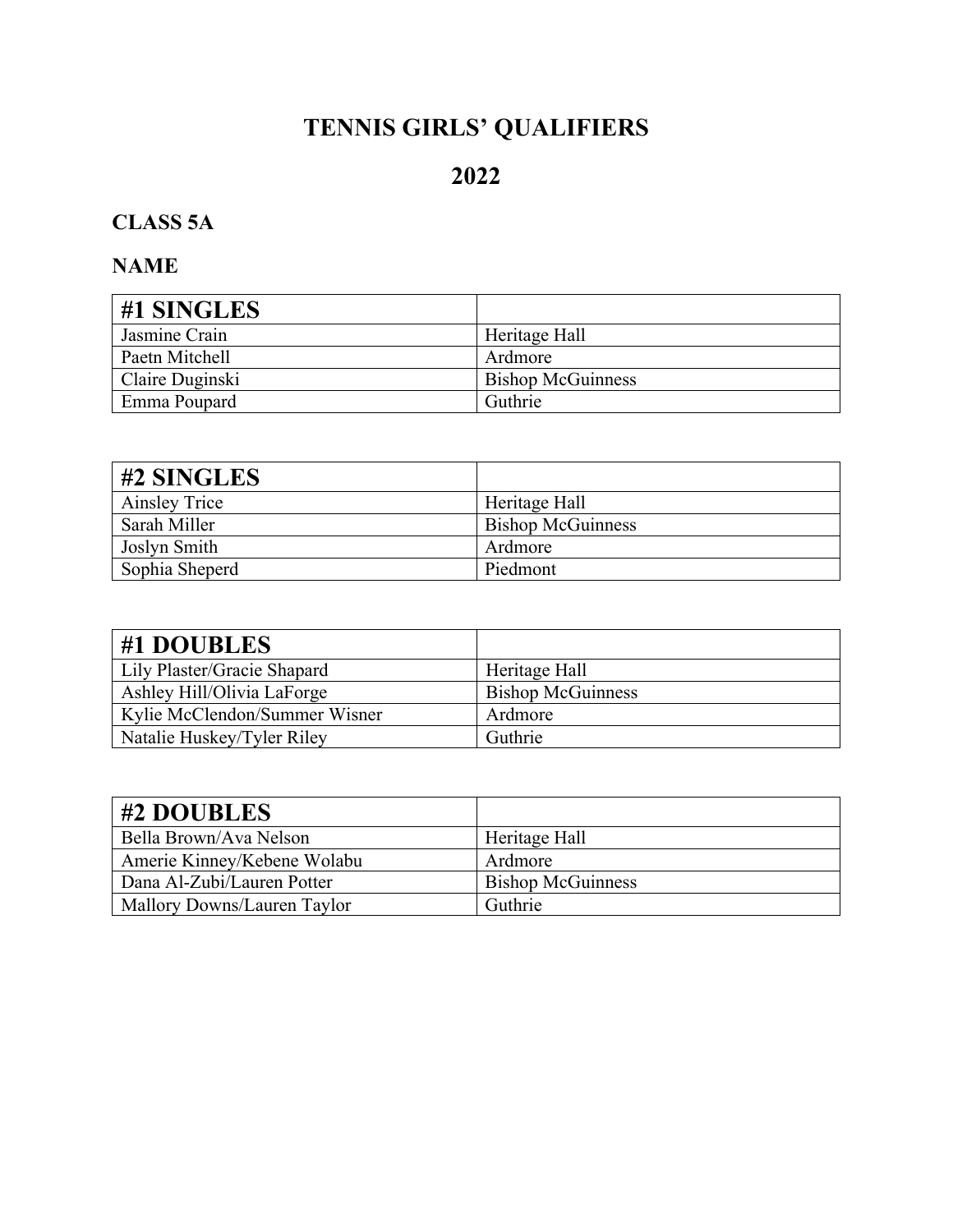## **CLASS 5A**

| #1 SINGLES     |             |
|----------------|-------------|
| Lexi Zurovetz  | McAlester   |
| Ava Bolin      | Ada         |
| Edie Chapman   | Sapulpa     |
| Kinley Wilkins | Carl Albert |

| #2 SINGLES            |              |
|-----------------------|--------------|
| <b>Brylee Toney</b>   | Carl Albert  |
| Eden Boggs            | Ada          |
| <b>Madison Steele</b> | Shawnee      |
| Ania Bonner           | Midwest City |

| #1 DOUBLES                  |             |
|-----------------------------|-------------|
| Emily Boyer/Kaylee Toney    | Carl Albert |
| Jessi Bolin/Lilly Cadenhead | Ada         |
| Alyssa Durham/Julia Wright  | Regent Prep |
| Anna Jordan/Abigail Looper  | Shawnee     |

| #2 DOUBLES                   |                    |
|------------------------------|--------------------|
| Rylee Reese/Mabyn Shuffield  | Carl Albert        |
| Zoey Brown/Jerzie O'Neal     | Ada                |
| Emma Conklin/Grace Lim       | <b>Regent Prep</b> |
| Gabriella Meggs/Saree Norton | Shawnee            |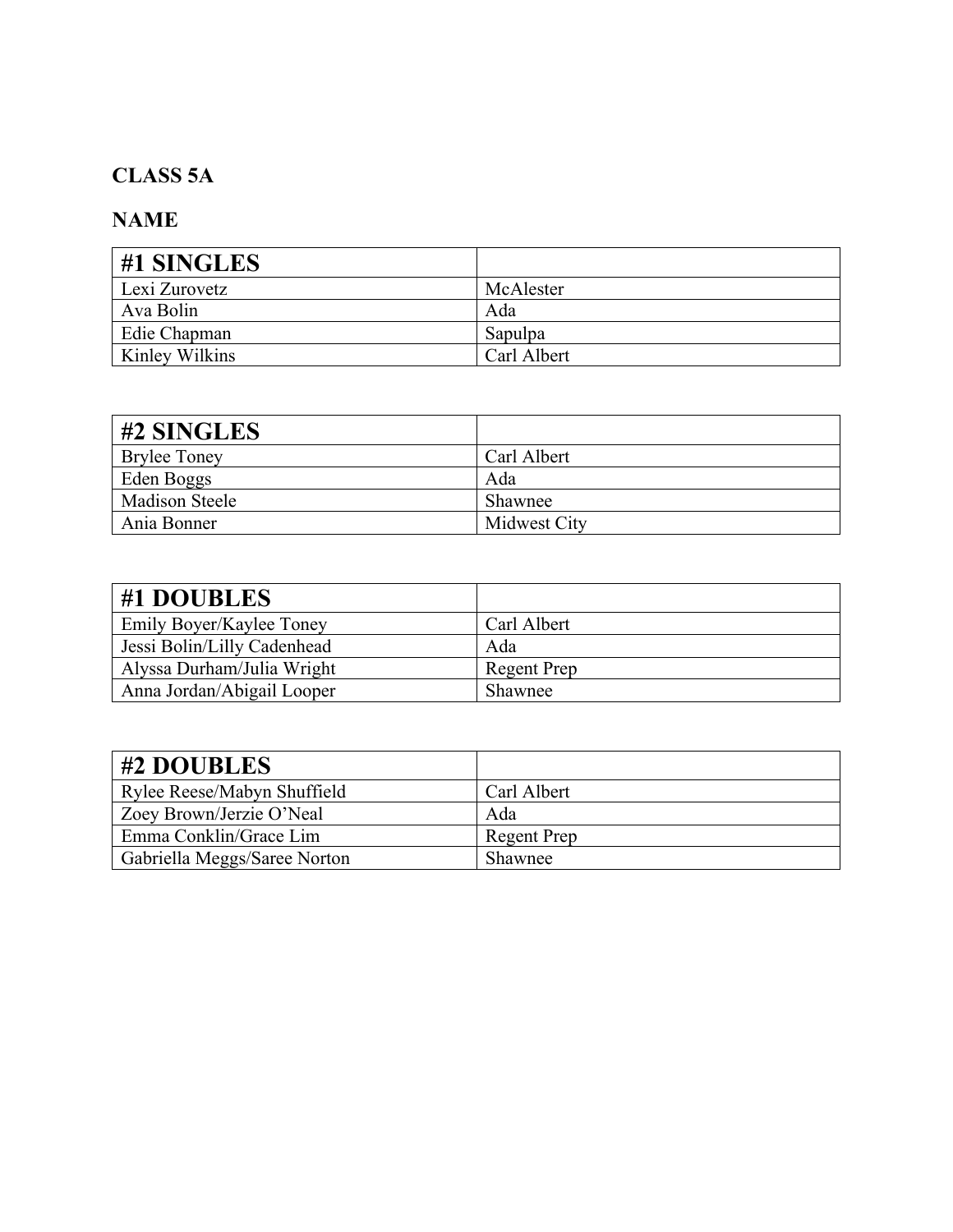### **CLASS 5A**

| #1 SINGLES            |                 |
|-----------------------|-----------------|
| Ivy Wilson            | Metro Christian |
| <b>Kendal Blevins</b> | Cascia Hall     |
| Molly Andrews         | Claremore       |
| Ava Jenkins           | Edison Prep     |

| #2 SINGLES      |                 |
|-----------------|-----------------|
| Lauren Irwin    | Cascia Hall     |
| Abigail Simmons | Pryor           |
| Avery Hellen    | Metro Christian |
| Ella Ramsey     | Claremore       |

| #1 DOUBLES                       |              |
|----------------------------------|--------------|
| Layla Drotar/Lydia Hoose         | Cascia Hall  |
| Daley Reynolds/Kinsey Singer     | Claremore    |
| Taylor Jackson/Mackineze Weygand | Collinsville |
| Abygale Fell/Ava Sharp           | Pryor        |

| #2 DOUBLES                     |                 |
|--------------------------------|-----------------|
| London Siefried/Millie Tuttle  | Cascia Hall     |
| Allie Newton/Rylee Yewell      | Claremore       |
| Lily Coffman/Sophia LaButti    | Metro Christian |
| Nora Sheffield/Haylie Stephens | Grove           |